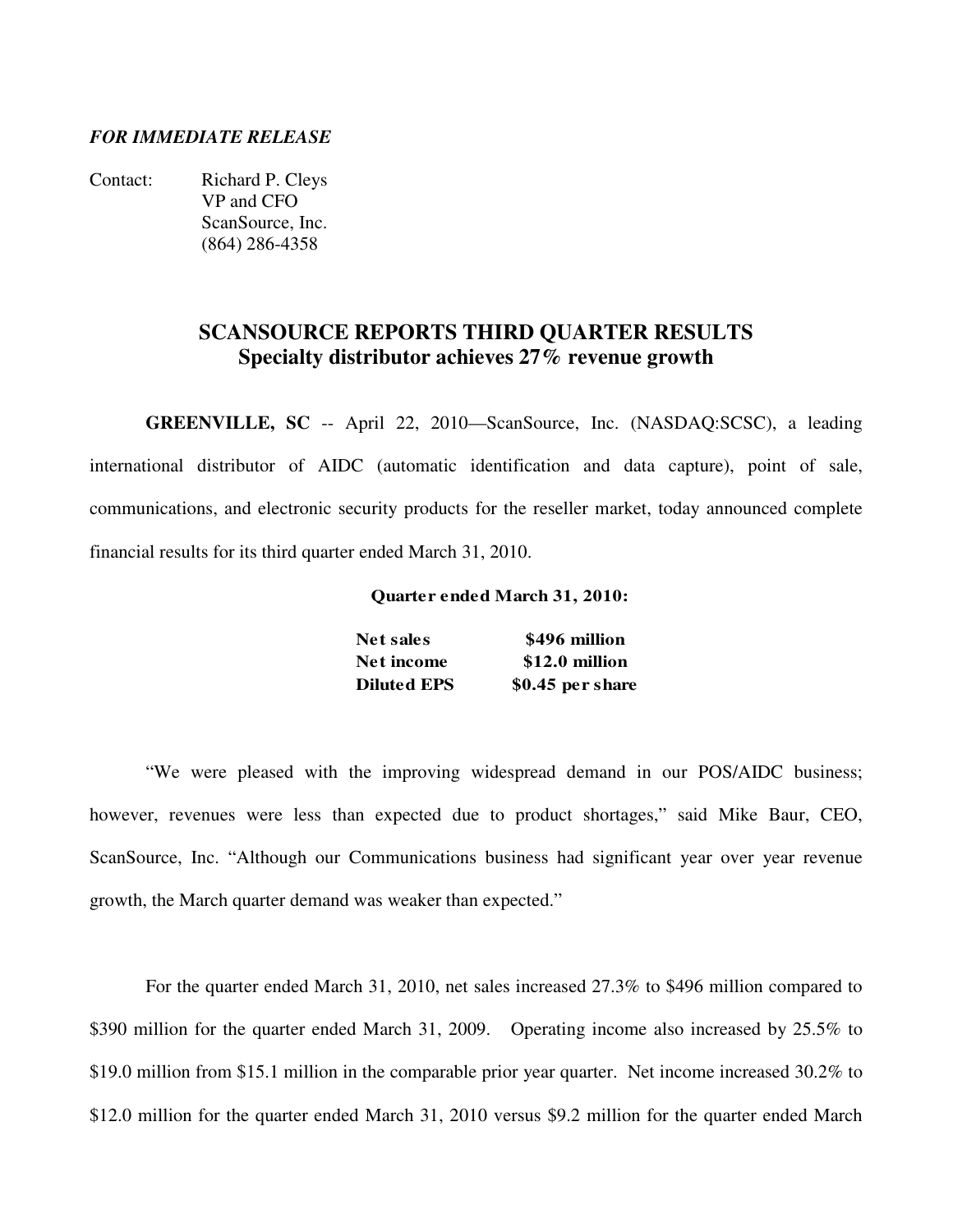31, 2009. The effective tax rate for the quarter was 36.5%, compared to 37.6% for the prior year quarter. Diluted earnings per share increased 28.6% to \$0.45 in the current quarter compared to \$0.35 in the prior year quarter.

#### **Outlook for Next Quarter**

 The Company announced its net revenue outlook for the fourth quarter of fiscal 2010. ScanSource expects net revenues for the June 2010 quarter could range from \$530 million to \$550 million.

#### **Safe Harbor Statement**

 This press release contains comments that are "forward looking" statements that involve risks and uncertainties; these statements are subject to the safe harbor created by the Private Securities Litigation Reform Act of 1995. The statements in this press release are made as of the date hereof even if subsequently made available on ScanSource's website or otherwise. ScanSource does not assume any obligation to update the forward looking statements provided to reflect events that occur or circumstances that exist after the date on which they were made. Any number of important factors could cause actual results to differ materially from anticipated results, including, but not limited to macroeconomic circumstances that could impact our business, such as currency fluctuations, continued adverse capital and credit market conditions and a prolonged economic downturn. For more information concerning factors that could cause actual results to differ from anticipated results, see the Company's annual report on Form 10-K for the year ended June 30, 2009 filed with the Securities and Exchange Commission.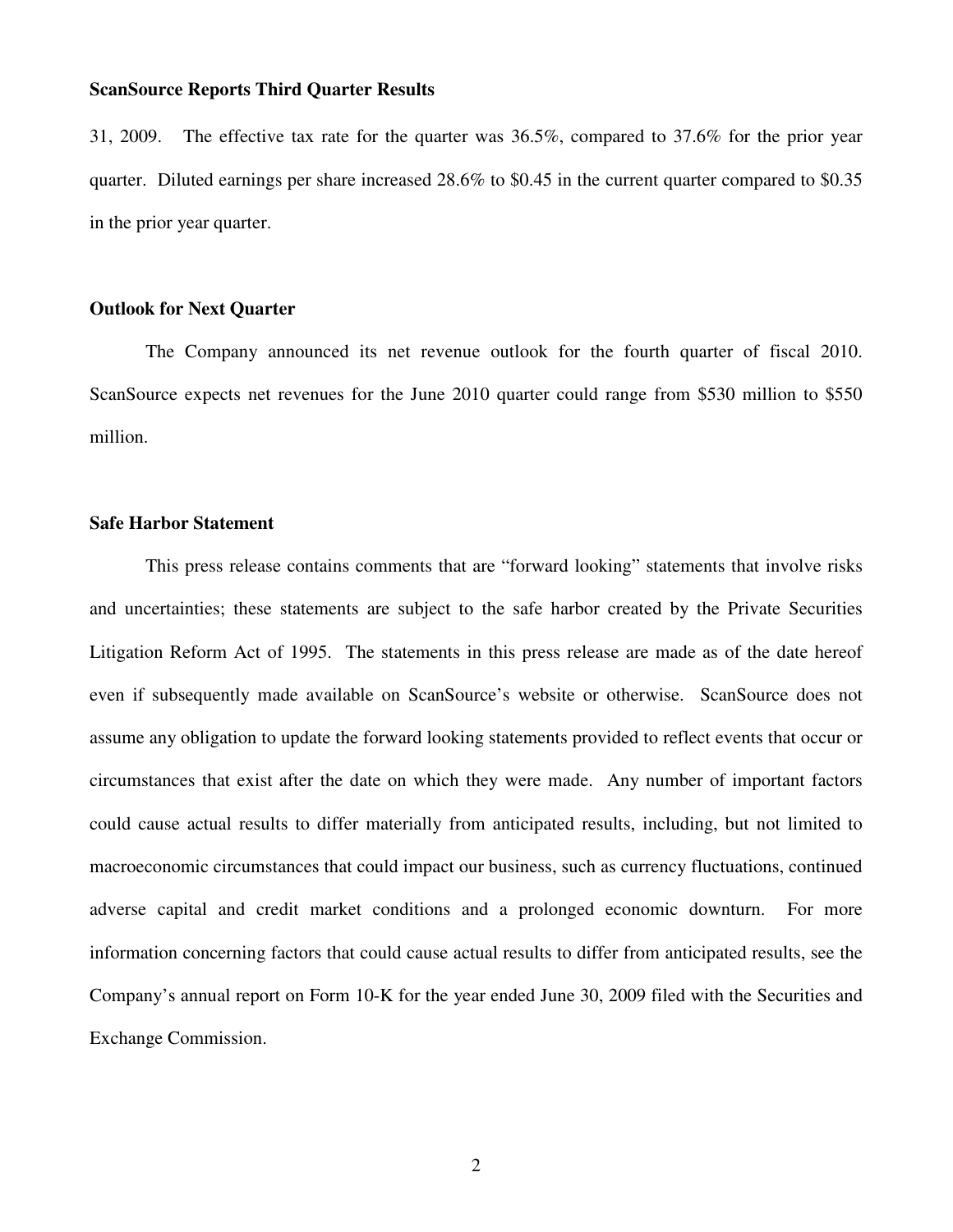## **About ScanSource**

 ScanSource, Inc. (NASDAQ:SCSC) is a leading international distributor of specialty technology products, consisting of seven sales units in North America, Latin America and Europe. ScanSource POS and Barcoding in North America, Latin America and Europe delivers AIDC and POS solutions; Catalyst Telecom in the U.S. and ScanSource Communications in North America and Europe, provide voice, video and converged communications equipment; and ScanSource Security in North America offers physical security solutions. Founded in 1992, the company ranks #854 on the Fortune 1000. For more information, call the toll-free sales telephone number at 800.944.2432 or visit www.scansourceinc.com.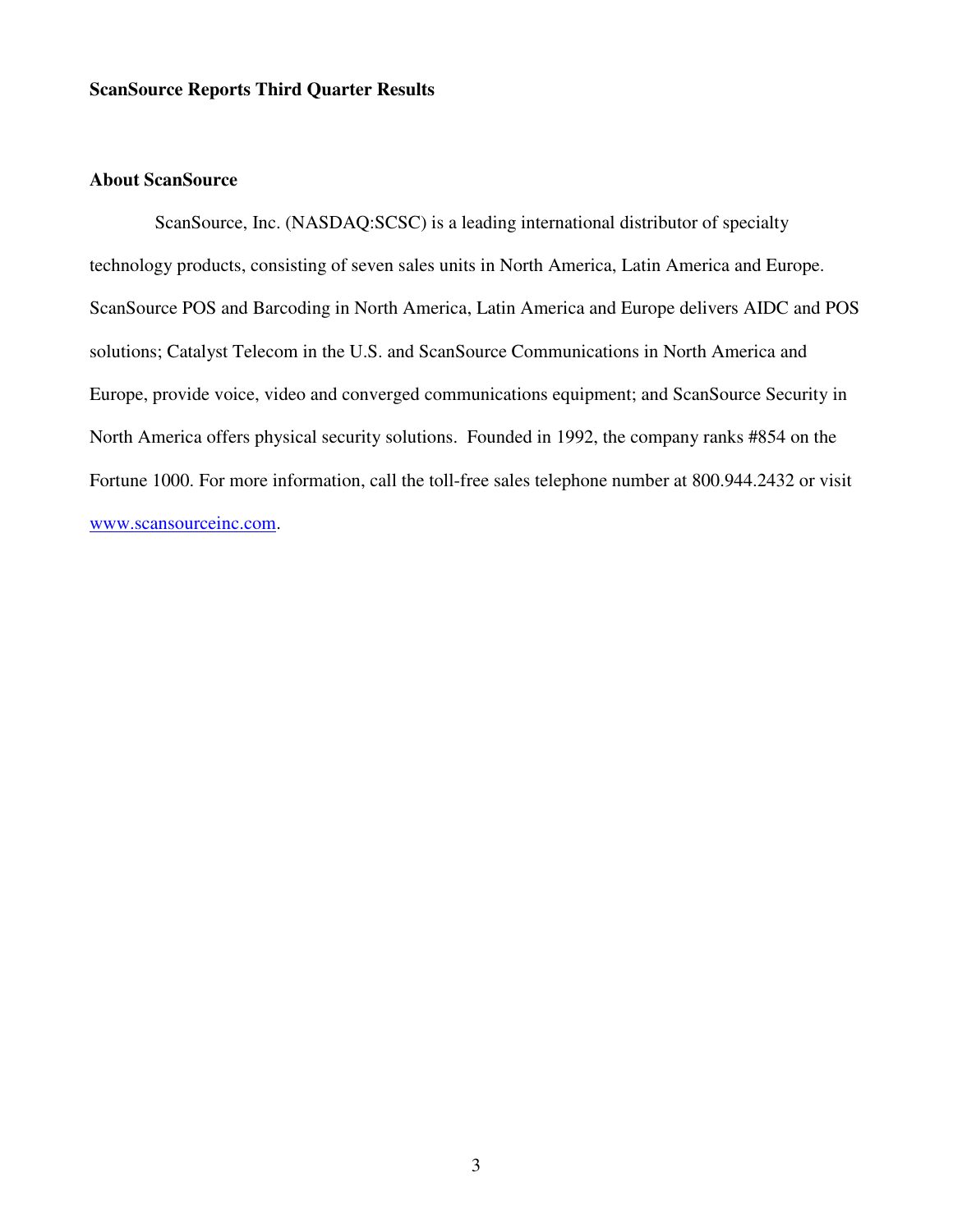## **Scan***Source* **, Inc. and Subsidiaries Condensed Consolidated Balance Sheets (Unaudited) (in thousands)**

|                                                        |                           | March 31,<br>2010 | <b>June 30,</b><br>2009* |         |  |
|--------------------------------------------------------|---------------------------|-------------------|--------------------------|---------|--|
| <b>Assets</b>                                          |                           |                   |                          |         |  |
| Current assets:                                        |                           |                   |                          |         |  |
| Cash and cash equivalents                              | \$                        | 29,677            | \$                       | 127,664 |  |
| Trade & notes receivable                               |                           | 326,773           |                          | 291,037 |  |
| Other receivables                                      |                           | 5,624             |                          | 7,676   |  |
| Inventories                                            |                           | 312,532           |                          | 216,829 |  |
| Prepaid expenses and other assets                      |                           | 13,155            |                          | 10,356  |  |
| Deferred income taxes                                  |                           | 7,881             |                          | 8,735   |  |
| Total current assets                                   |                           | 695,642           |                          | 662,297 |  |
| Property and equipment, net                            |                           | 22,677            |                          | 21,035  |  |
| Goodwill                                               |                           | 33,219            |                          | 34,087  |  |
| Other assets, including identifiable intangible assets |                           | 35,259            |                          | 31,212  |  |
| Total assets                                           | $\boldsymbol{\mathsf{S}}$ | 786,797           | $\mathbb{S}$             | 748,631 |  |
| <b>Liabilities and Shareholders' Equity</b>            |                           |                   |                          |         |  |
| Current liabilities:                                   |                           |                   |                          |         |  |
| Current portion of long-term debt                      | \$                        |                   | \$                       |         |  |
| Trade accounts payable                                 |                           | 225,695           |                          | 228,408 |  |
| Accrued expenses and other liabilities                 |                           | 35,217            |                          | 30,443  |  |
| Income taxes payable                                   |                           | 4,317             |                          | 3,799   |  |
| Total current liabilities                              |                           | 265,229           |                          | 262,650 |  |
| Deferred income taxes                                  |                           |                   |                          |         |  |
| Long-term debt                                         |                           | 30,429            |                          | 30,429  |  |
| Borrowings under revolving credit facility             |                           |                   |                          |         |  |
| Other long-term liabilities                            |                           | 12,956            |                          | 10,106  |  |
| <b>Total liabilities</b>                               |                           | 308,614           |                          | 303,185 |  |
| Shareholder's equity:                                  |                           |                   |                          |         |  |
| Common stock                                           |                           | 109,790           |                          | 104,461 |  |
| Retained earnings                                      |                           | 372,585           |                          | 337,822 |  |
| Accumulated other comprehensive income                 |                           | (4,192)           |                          | 3,163   |  |
| Total shareholders' equity                             |                           | 478,183           |                          | 445,446 |  |
| Total liabilities and shareholders' equity             | \$                        | 786,797           | \$                       | 748,631 |  |

\* Derived from audited financial statements at June 30, 2009.